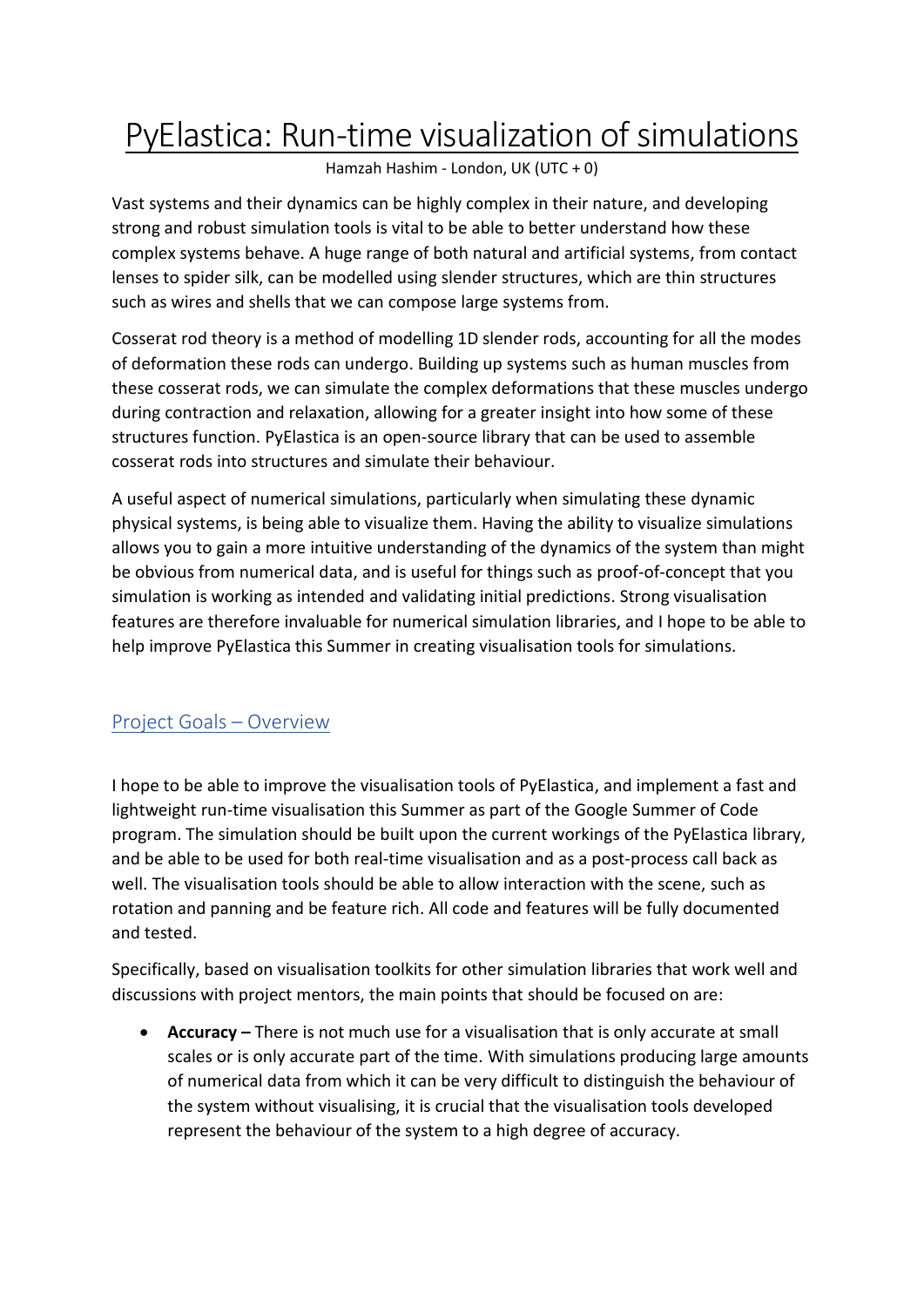- **Reliability** PyElastica simulations can be large and complex in scale and size, consisting of many different and varying objects. The visualisation tools developed during this project should be able to handle the variety of systems that can be simulated with PyElastica with minimal user input, troubleshooting or errors.
- **Interactivity** While obtaining simple videos and renders of simulations from PyElastica can be useful, being able to interact with the visualisations can provide better insight and information into the behaviour of these simulated systems. Features, even basic ones such as panning, zooming and moving around the system can provide far greater insight into the workings and behaviours of these different systems.
- **Usefulness –** Ultimately, I hope that the visualisation tools developed during this project can provide more than just cool-looking videos. Working my mentors and the PyElastica community, I hope to implement features into the visualisation tools that can provide real insight into the behaviour of these systems, and help the users of PyElastica to better understand, troubleshoot and improve their systems and simulations.

## Estimated Project Timeline

~25 hours per week (but can be increased/decreased depending on requirements of project. I am also happy to extend to a Large project if that would work with the mentors :) )

Logs and tests are kept and documented throughout program.

**May 20th - June 12th** : Familiarise myself with the PyElastica library, the community, documentation, contributing guidlines and gain a brief understanding of the mathematics of Cossat rods. Research into different visualisation toolkit libraries in python eg. VTK, Fury etc.

**June 13 th – June 26th**: Start project. Gain familiarity with visualisation toolkit that will be used (depending on discussion with mentors perhaps try different libraries) and their APIs. Implement visualisation of a basic numerical simulation using numerical data from callback of simulation as a proof of concept.

**June 27<sup>th</sup> – July 10<sup>th</sup>: Begin to integrate visualisation during run-time for very basic** simulations with the aim to get a basic working version. Trial/consider different ways of adding the visualisation function (build upon existing function, separate function/class method)

**July 11 th – July 24th**: Improve implementation and test and document existing code more thoroughly. Test with different types/sizes of simulations and identify and profile bugs, bottlenecks etc. Focus more heavily on profiling the visualisation tools in this stage, and identify optimisations that can be made to ensure visualisations tools are as efficient as possible.